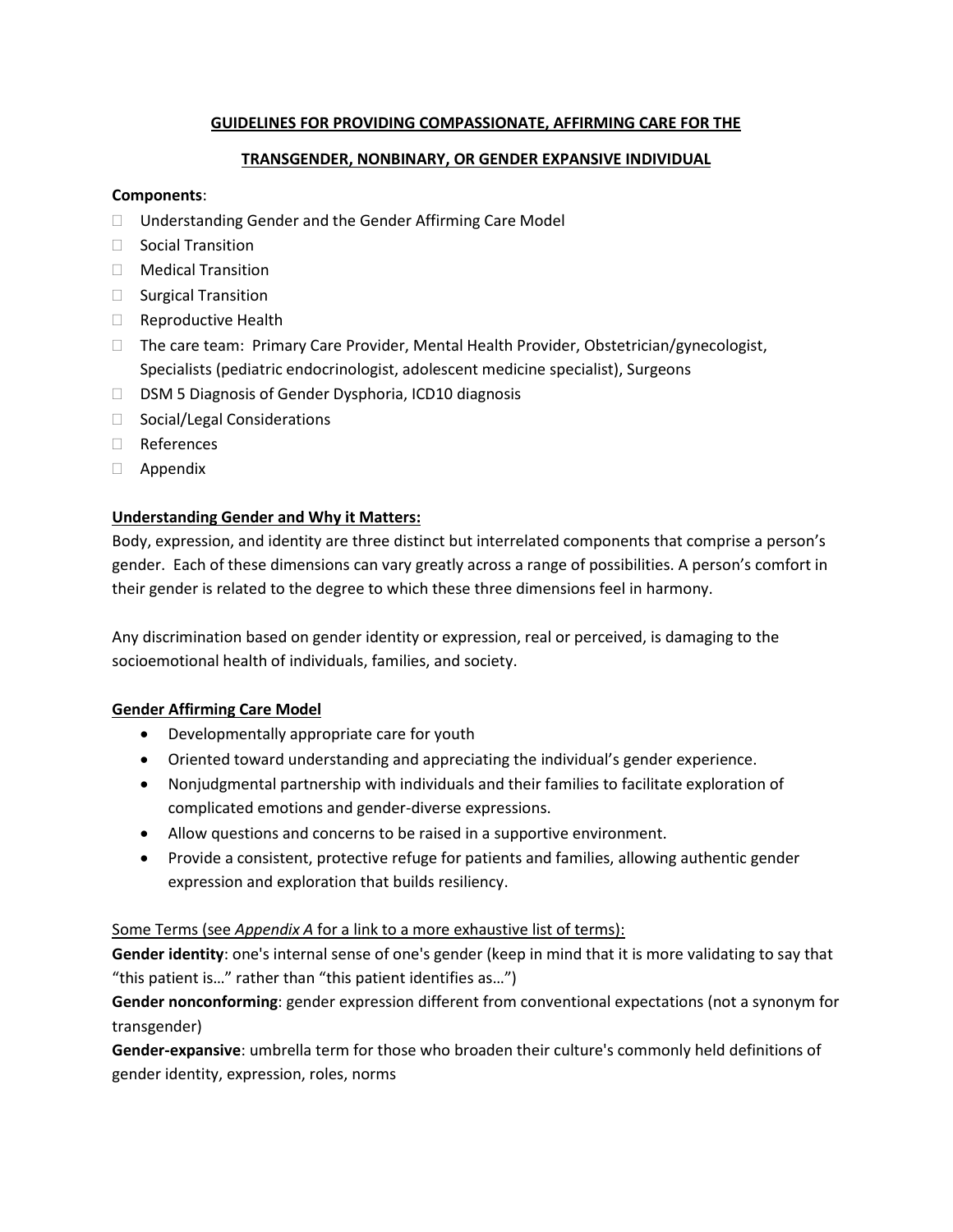**Transgender (never "transgender***ed***")**: umbrella term for people whose gender expression differs from what is typically associated with the sex assigned at birth

**Nonbinary**: one term people use to describe genders that do not fall into male or female.

**Genderqueer**: gender identity and/or expression falling outside the categories of man and woman or another definition

**Trans man/trans boy**: assigned female at birth, identifies as male

**Trans woman/trans girl**: assigned male at birth, identifies as female

**Cisgender**: nontransgender person

**Gender dysphoria**: a psychiatric diagnosis (may not always apply to a trans, nonbinary, or gender expansive person's journey)

**Intersex**: person whose sexual anatomy or chromosomes do not fit the traditional physical phenotypes of sex identification

**Transition**: complex process including some or all of personal, medical, surgical, and legal steps (exact steps vary by individual)

# **Social Transition:**

- Reflects a change in gender expression and role
	- $\circ$  May involve living part time or full time in another gender role that is consistent with one's gender identity
	- $\circ$  Counseling during this period should include helping the individual understand their feelings about this transformation, including coping with the responses of others (family, friends, schoolmates, teachers and principal, church family, coworkers, etc.)
	- $\circ$  Optimal timing differs between individuals (often happens before initiation of genderaffirming hormones, but may not occur until after hormones have been started, or in certain circumstances, not at all)

# **Medical Transition**

- Guidance regarding gender affirming hormone therapy is based on research from several decades of experience, research that has evolved over time, and continues to evolve with more research and understanding. For gender expansive and nonbinary people in particular, the treatment may be more individualized than the general guidelines below.
- Criteria for gender affirming hormone therapy for adults
	- o Persistent, well documented gender dysphoria/gender incongruence
	- $\circ$  The capacity to make a fully informed decision and to consent for treatment
	- $\circ$  The age of majority in a given country (if younger, follow the criteria for adolescents)
	- o Mental health concerns, if present, should be reasonably well controlled
- Criteria for gender affirming hormone therapy in adolescents
	- o GnRH agonist treatment (puberty blockers)
		- A qualified mental health professional has confirmed that:
			- The adolescent has demonstrated a long lasting and intense pattern of gender nonconformity or gender dysphoria (whether suppressed or expressed)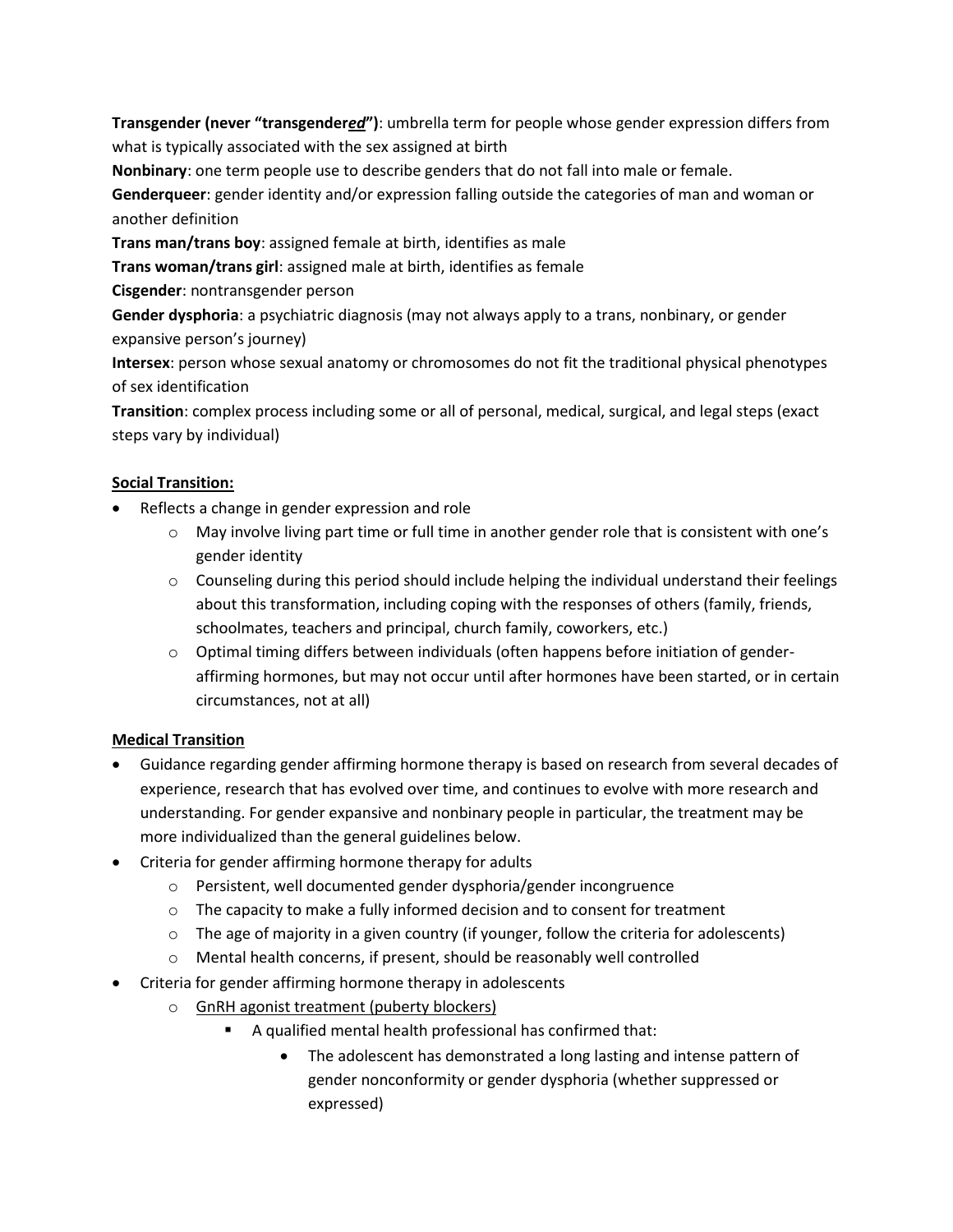- Gender dysphoria worsened with the onset of puberty
- Any coexisting psychological, medical, or social problems that could interfere with treatment (such as those that may compromise treatment adherence) have been addressed such that the adolescent's situation and functioning are stable enough to start the reversible treatment
- The adolescent has sufficient mental capacity to give informed consent to this treatment
- The adolescent has also:
	- Been informed of the effects and side effects of treatment (including potential loss of fertility if the individual continues with sex hormone treatment) and options to preserve fertility
	- Has given informed consent and (particularly when the adolescent has not reached the age of legal medical consent) the parents or caretakers or guardians have also consented to the treatment and are involved in supporting the adolescent through the treatment process
- A pediatric endocrinologist or other clinician experienced in pubertal assessment:
	- Agrees with the indication for GnRH agonist treatment
	- Has confirmed that puberty has started in the adolescent (Tanner stage II breasts or Tanner stage II testicles)
	- Has confirmed that there are no medical contraindications to GnRH agonist treatment
- o Gender Affirming Hormone Treatment (testosterone or estrogen)
	- A qualified mental health professional has confirmed:
		- The persistence of gender dysphoria
		- Any coexisting psychological, medical, or social problems that could interfere with treatment (for example, because that may compromise treatment adherence) have been addressed, such that the adolescent's situation and functioning are stable enough to start sex hormone treatment
		- The adolescent has sufficient mental capacity to estimate the consequences of the partially reversible treatment
	- The adolescent has:
		- Been informed of the (potentially reversible and irreversible) effects and side effects of treatment, including potential loss of fertility and options to preserve fertility
		- Has given informed assent and (particularly when the adolescent has not reached the age of legal medical consent) parents or other caretakers or legal guardians have consented to the treatment and are involved in supporting the adolescent through the treatment process
	- A pediatric endocrinologist or other clinician experienced in pubertal induction:
		- Agrees with the indication for gender affirming hormone treatment
		- Has confirmed that there are no medical contraindications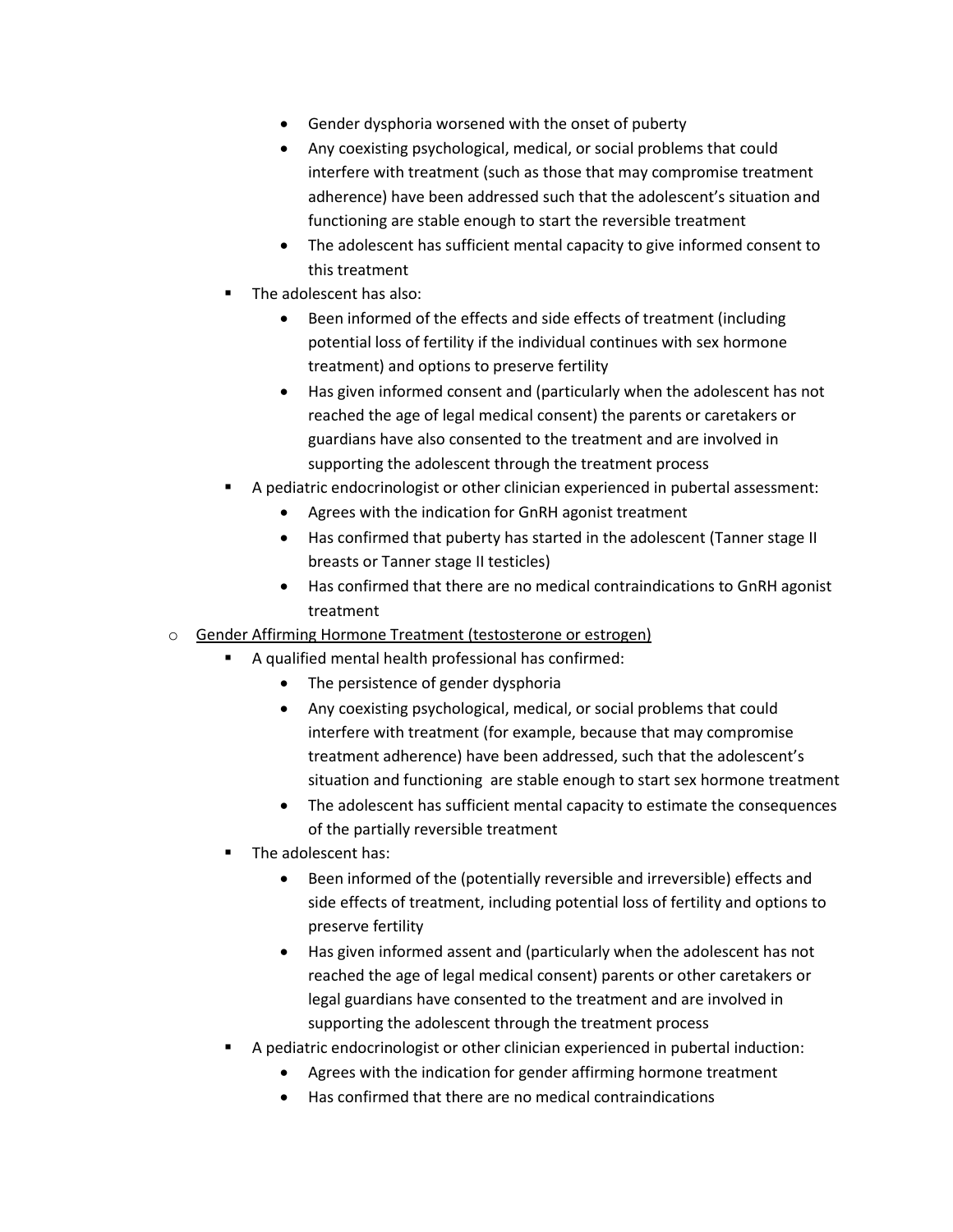## *Hormone therapy in Adolescents*

- GnRH Agonists (puberty blockers)
	- o Completely reversible
		- **■** If this therapy is stopped, and sex hormone therapy is not started, the individual will continue pubertal progression with secondary sex characteristics consistent with the natal sex
	- $\circ$  Most commonly used and best studied include leuprolide acetate depot injections (30mg/3mo Lupron Depot Ped), triptorelin (Triptodur 22.5mg/6mo) and histrelin implant (Supprelin LA 50mg, change every 1-2 years)
		- Not currently FDA approved for this indication (off-label)
		- Are approved for use for the indication of gender dysphoria by several insurance companies
		- Are FDA approved for use in children when indicated for precocious puberty
	- o Expectations with this therapy
		- In earlier phases of puberty, the slight development of secondary sex characteristics may regress; in later phases of puberty, progression will stop
	- o Primary risks
		- Adverse effects on bone mineralization (which theoretically can be reversed with sex hormone treatment)
		- Compromise fertility if the person subsequently treated with sex hormones
		- Unknown effects on brain development
	- o Baseline and follow-up protocol
		- Every 3-6 months: Height, weight, sitting height, blood pressure, Tanner stage
		- Every 6-12 months: LH, FSH, estradiol or testosterone, 25-hydroxyvitamin D
		- Every 1-2 years: DXA scan, bone age x-ray (if clinically indicated)
- Gender affirming hormone therapy/Protocol induction of puberty (see table below)
	- o Baseline and follow-up protocol during induction of puberty
		- Every 3-6 months: Height, weight, sitting height, blood pressure, Tanner stage
		- Every 6-12 months
			- When using testosterone: Hemoglobin, hematocrit, lipids, testosterone, 25 hydroxy vitamin D
			- When using estrogen: Prolactin, estradiol, 25-hydroxy vitamin D
		- Every 1-2 years: DXA scan (monitored into adulthood 25-30yo—or until peak bone mass has been reached), bone age x-ray of left hand (if clinically indicated)
- See Table below (on next page)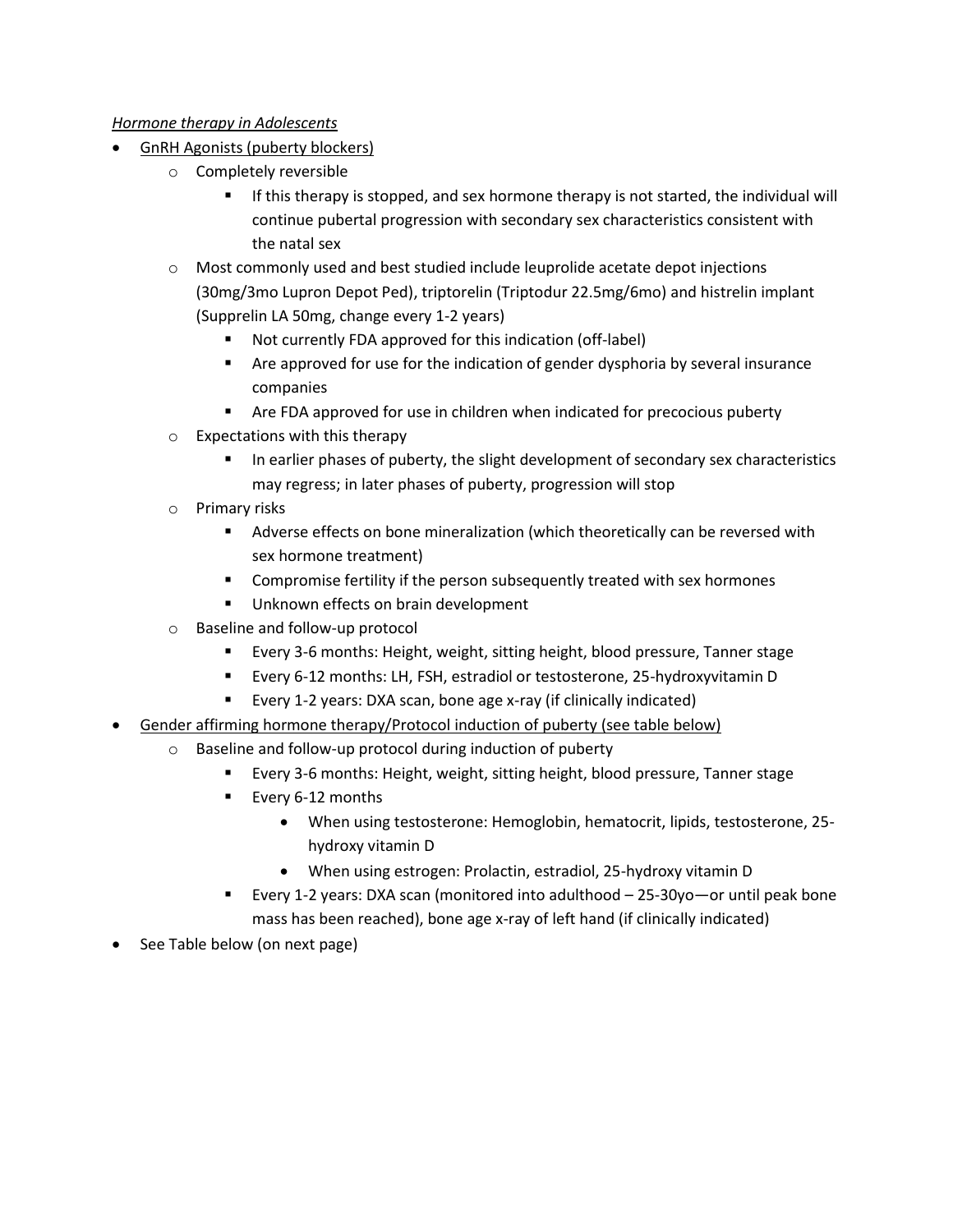#### Table 8. **Protocol Induction of Puberty**

Induction of female puberty with oral  $17\beta$ -estradiol, increasing the dose every 6 mo:  $5 \mu g/kg/d$  $10 \mu q/kq/d$  $15 \mu g/kg/d$ 20 µg/kg/d Adult dose =  $2-6$  mg/d In postpubertal transgender female adolescents, the dose of  $17\beta$ -estradiol can be increased more rapidly: 1 mg/d for 6 mo 2 mg/d Induction of female puberty with transdermal 17 $\beta$ -estradiol, increasing the dose every 6 mo (new patch is placed every 3.5 d):  $6.25-12.5 \mu g/24$  h (cut  $25-\mu g$  patch into quarters, then halves) 25 µg/24 h 37.5 µg/24 h Adult dose =  $50-200 \mu q/24$  h For alternatives once at adult dose, see Table 11. Adjust maintenance dose to mimic physiological estradiol levels (see Table 15). Induction of male puberty with testosterone esters increasing the dose every 6 mo (IM or SC): 25 mg/m<sup>2</sup>/2 wk (or alternatively, half this dose weekly, or double the dose every 4 wk) 50 mg/m $^2$ /2 wk 75  $mg/m^2/2$  wk 100 mg/m<sup>2</sup>/2 wk Adult dose = 100-200 mg every 2 wk In postpubertal transgender male adolescents the dose of testosterone esters can be increased more rapidly: 75 mg/2 wk for 6 mo  $125 \text{ ma}$ /2 wk For alternatives once at adult dose, see Table 11. Adjust maintenance dose to mimic physiological testosterone levels (see Table 14).

Adapted from Hembree et al. (118). Abbreviations: IM, intramuscularly; SC, subcutaneously.

*(Reference 1)*

#### *Hormone therapy in adults*

- Two main goals:
	- $\circ$  Reduce endogenous sex hormone levels to reduce the secondary sex characteristics of the individual's assigned sex
	- $\circ$  Replace endogenous sex hormone levels with hormone levels consistent with the individual's gender identity by using the principles of hormone replacement treatment of hypogonadal patients
- Timing: determined in collaboration with both the individual pursuing transition, their family (when appropriate), and healthcare providers
- Treatment team should include a medical provider knowledgeable in transgender hormone therapy, a mental health professional knowledgeable in gender dysphoria/gender incongruence in the mental health concerns of transition, and a primary care provider able to provide care appropriate for transgender individuals
- Recommended that before beginning treatment, clinicians:
	- $\circ$  Confirm the diagnostic criteria of gender dysphoria/gender incongruence and the criteria for the endocrine phase of gender transition
	- $\circ$  Evaluate and address medical conditions that can be exacerbated by hormone depletion and treatment of sex hormones of the affirmed gender
- Hormone regimens (see table below, on next page)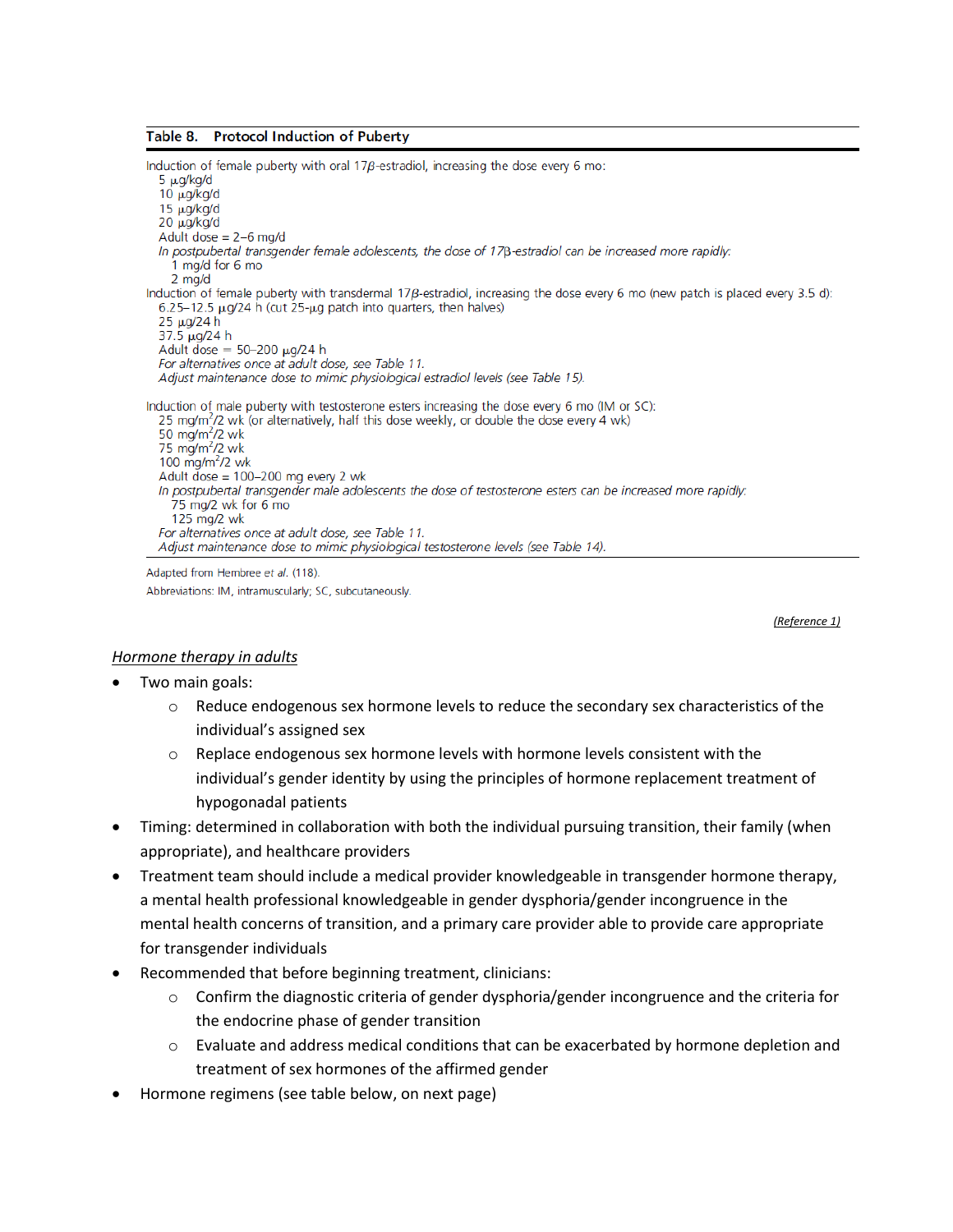#### Table 11. Hormone Regimens in Transgender Persons

| Transgender females <sup>a</sup>                                             |                                                       |
|------------------------------------------------------------------------------|-------------------------------------------------------|
| Estrogen                                                                     |                                                       |
| Oral                                                                         |                                                       |
| Estradiol                                                                    | $2.0 - 6.0$ mg/d                                      |
| Transdermal                                                                  |                                                       |
| Estradiol transdermal patch                                                  | $0.025 - 0.2$ mg/d                                    |
| (New patch placed every 3-5 d)                                               |                                                       |
| Parenteral                                                                   |                                                       |
| Estradiol valerate or cypionate                                              | 5-30 mg IM every 2 wk                                 |
|                                                                              | 2-10 mg IM every week                                 |
| Anti-androgens                                                               |                                                       |
| Spironolactone                                                               | 100 $-300$ mg/d                                       |
| Cyproterone acetate <sup>b</sup>                                             | $25 - 50$ mg/d                                        |
| GnRH agonist                                                                 | 3.75 mg SQ (SC) monthly                               |
|                                                                              | 11.25 mg SQ (SC) 3-monthly                            |
| Transgender males                                                            |                                                       |
| Testosterone                                                                 |                                                       |
| Parenteral testosterone                                                      |                                                       |
| Testosterone enanthate or cypionate<br>Testosterone undecanoate <sup>c</sup> | 100–200 mg SQ (IM) every 2 wk or SQ (SC) 50% per week |
| Transdermal testosterone                                                     | 1000 mg every 12 wk                                   |
| Testosterone gel 1.6% <sup>d</sup>                                           | 50-100 mg/d                                           |
| Testosterone transdermal patch                                               | $2.5 - 7.5$ mg/d                                      |
|                                                                              |                                                       |

Abbreviations: IM, intramuscularly; SQ, sequentially; SC, subcutaneously.

<sup>a</sup> Estrogens used with or without antiandrogens or GnRH agonist.

<sup>b</sup>Not available in the United States.

<sup>c</sup>One thousand milligrams initially followed by an injection at 6 wk then at 12-wk intervals.

<sup>d</sup>Avoid cutaneous transfer to other individuals.

*(Reference 1)*

#### o Individuals receiving testosterone

- Either parenteral or transdermal preparations can achieve testosterone levels in the normal male range (typically between 320-1000 ng/dL)
	- Suggest that the patient take their injection medication on the same day of the week and try to get blood levels on the same day of the following week in between doses; if possible, may try to have 3 consistent values before making big dose changes
- **EXECT** Supraphysiologic testosterone levels can increase the risk of adverse reactions and should be avoided
- Expectations: Increased muscle mass, decreased fat mass, increased facial hair and acne, male pattern baldness, increased sexual desire, clitoromegaly, temporary or permanent decreased fertility (but not complete infertility), deepening of the voice (may not be reversible), cessation of menses (usually), increase in body hair
- o Individuals receiving estrogen
	- **Transdermal, parenteral, or oral options for estrogen therapy are available, but the** risk of thromboembolic events is lower with transdermal estrogens than oral, specifically ethinyl estradiol; injectable and sublingual estrogens can result in more rapid peaks with greater overall periodicity and are more difficult to monitor than transdermal or oral preparations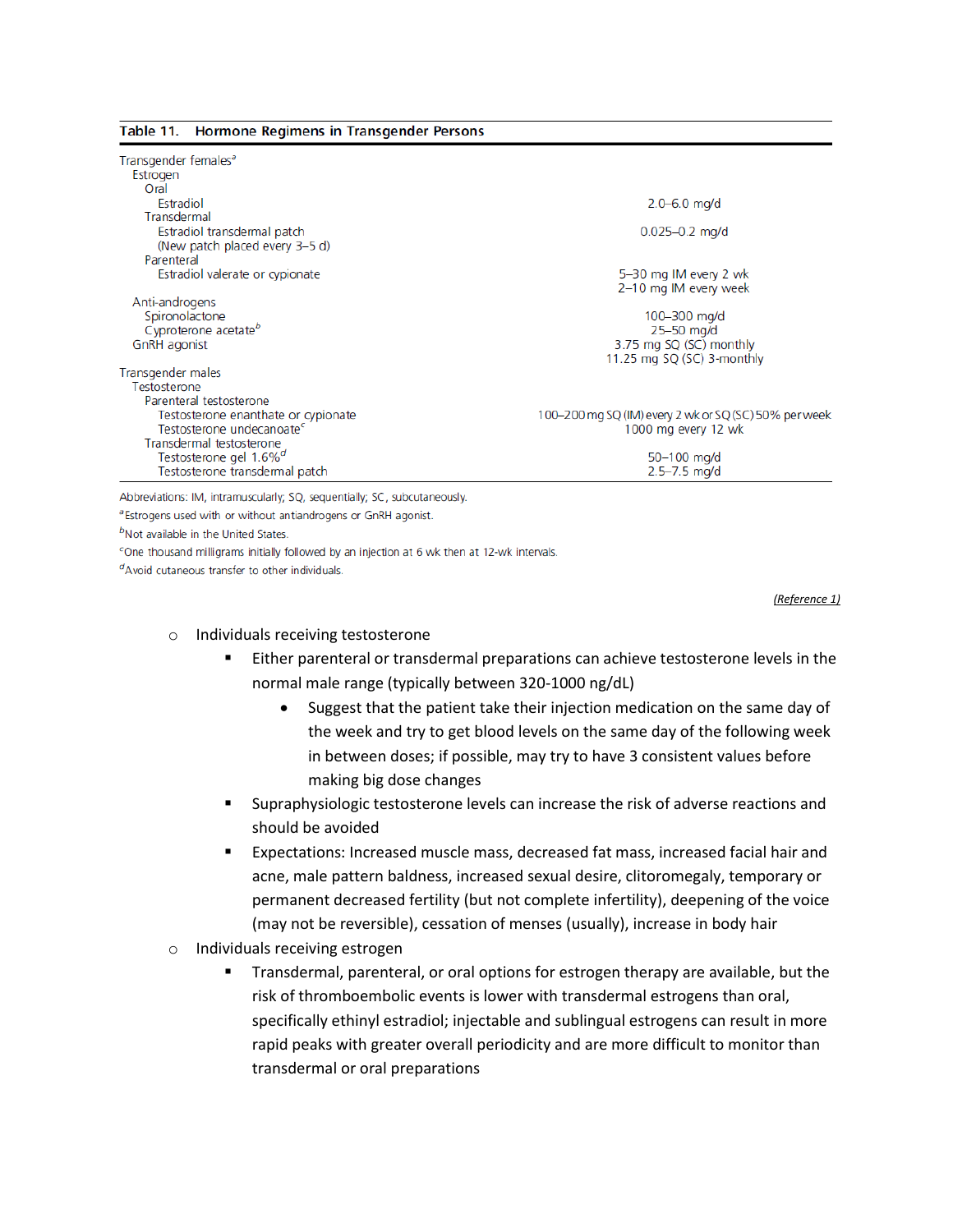- Goals are estradiol levels in the 100-200 pg/mL range and testosterone levels less than 50 ng/dl
- Estrogen alone is insufficient to suppress testosterone levels into the normal range for females and adjunctive therapy is needed to reduce the testosterone levels. These include GnRH agonists, spironolactone and cyproterone. GnRH agonists are typically more effective than spironolactone (directly blocks androgens at the androgen receptor). Spironolactone is more widely used in the US than cyproterone.
	- Spironolactone dosing is generally better tolerated and monitored by starting low and going up slowly; suggested dose titration: 25mg twice daily for 1 week, then increase by 25mg BID at 1-2 week intervals based on response and tolerability to a usual dose of 150mg BID
	- Mechanical therapies for hair distribution (shaving, waxing, laser hair removal, etc) may be an added benefit, especially initially
	- GnRH agonists include leuprolide (Lupron) and triptorelin (Triptodur) injections and histrelin implants (Supprelin for peds or Vantas for adults). In pediatrics, dosing is 11.25mg/3mo or 30mg/3mo Lupron Depot Ped or 22.5mg/6mo Triptodur. In adults, dosing is typically 2.5mg/3mo or 30mg/4 mo or 45 mg/60mo Lupron.
- o Medical risks associated with hormone therapy
	- Testosterone
		- Erythrocytosis
		- Severe liver dysfunction
		- Coronary artery disease
		- Cerebrovascular disease
		- Hypertension
		- Breast or uterine cancer
	- **Estrogen** 
		- Thromboembolic disease
			- o Encourage tobacco cessation, avoid supraphysiologic estrogen dose
		- macroprolactinoma
		- Breast cancer
		- Coronary artery disease
		- Cerebrovascular disease
		- Cholelithiasis
		- Hypertriglyceridemia
- o Monitoring recommendations
	- On testosterone therapy:
		- Evaluate every 3 mo in the first year then 1-2 times per year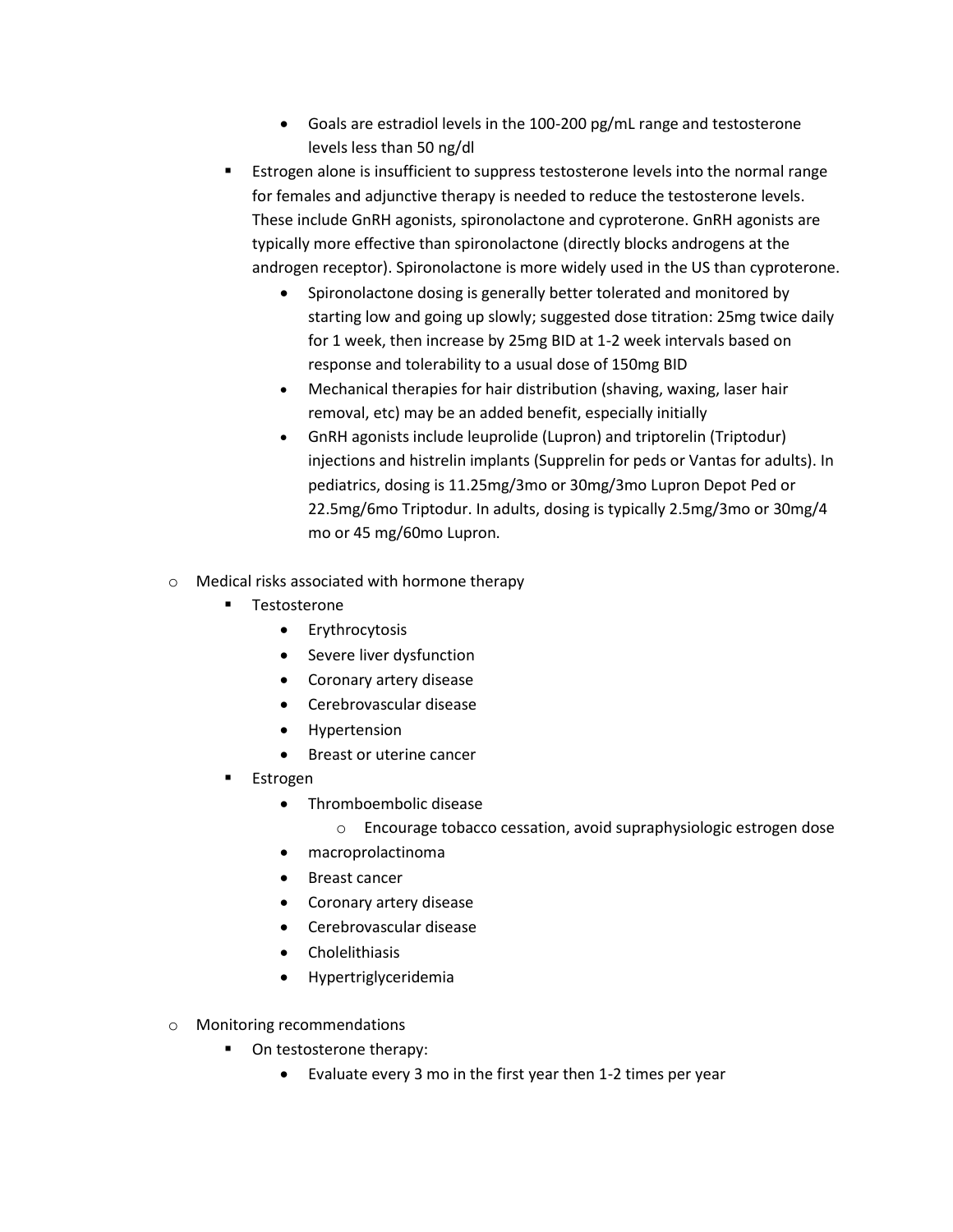- Measure serum testosterone levels every 3 mo until levels are in the normal physiologic range
	- o Measure T levels midway between injections when on testosterone enanthate or cypionate and target level is between 400-700 ng/dl
	- o If on testosterone undeconate, measure the T level just before the next injection
	- $\circ$  If on transdermal T, the T level can be measured after 1 wk of daily applications, at least 2hrs after application
- Measure Hb/Hct at baseline and every 3 mo for the first year, then 1-2 times a year
- Monitor weight, BP, lipids, diabetes screening at regular intervals
- Screen of osteoporosis in those who stop T, are not compliant with T, or who have other risks for bone loss
- If cervical tissue is present, monitor per ACOG guidelines
- Ovariectomy can be considered, if desired, after hormone titration has been completed
- If breast tissue is present, mammograms as recommended by American Cancer Society
- If no breast tissue present, sub- and periareolar annual breast exams
- On estrogen+ therapy:
	- Evaluate every 3 mo in the first year, then 1-2 times per year
	- Measure serum testosterone and estradiol every 3 mo
		- o Serum T levels should be less than 50ng/dl
		- o Serum estradiol levels should not exceed the peak physiologic range (100-200 pg/ml)
	- Monitor prolactin at baseline and then at least annually during the transition phase, then every 2 years after that
	- If on spironolactone, measure electrolytes (primarily potassium) every 3 mo in the first year, then annually
	- Monitor wt, BP, lipids, diabetes screening at regular intervals
	- Routine cancer screening based on tissues present (ie, prostate screening)
	- Consider DXA at baseline and screen for osteoporosis at age 60yo if low risk or in those who are not compliant with hormone therapy

# **Surgical Transition:**

- Hormone therapy is not a prerequisite for gender affirming surgery
- No minimum age requirement for "top" surgery typically considered 2 yrs after beginning hormone therapy if hormone therapy is desired/indicated
- Surgeries that affect fertility are not recommended prior to 18 years of age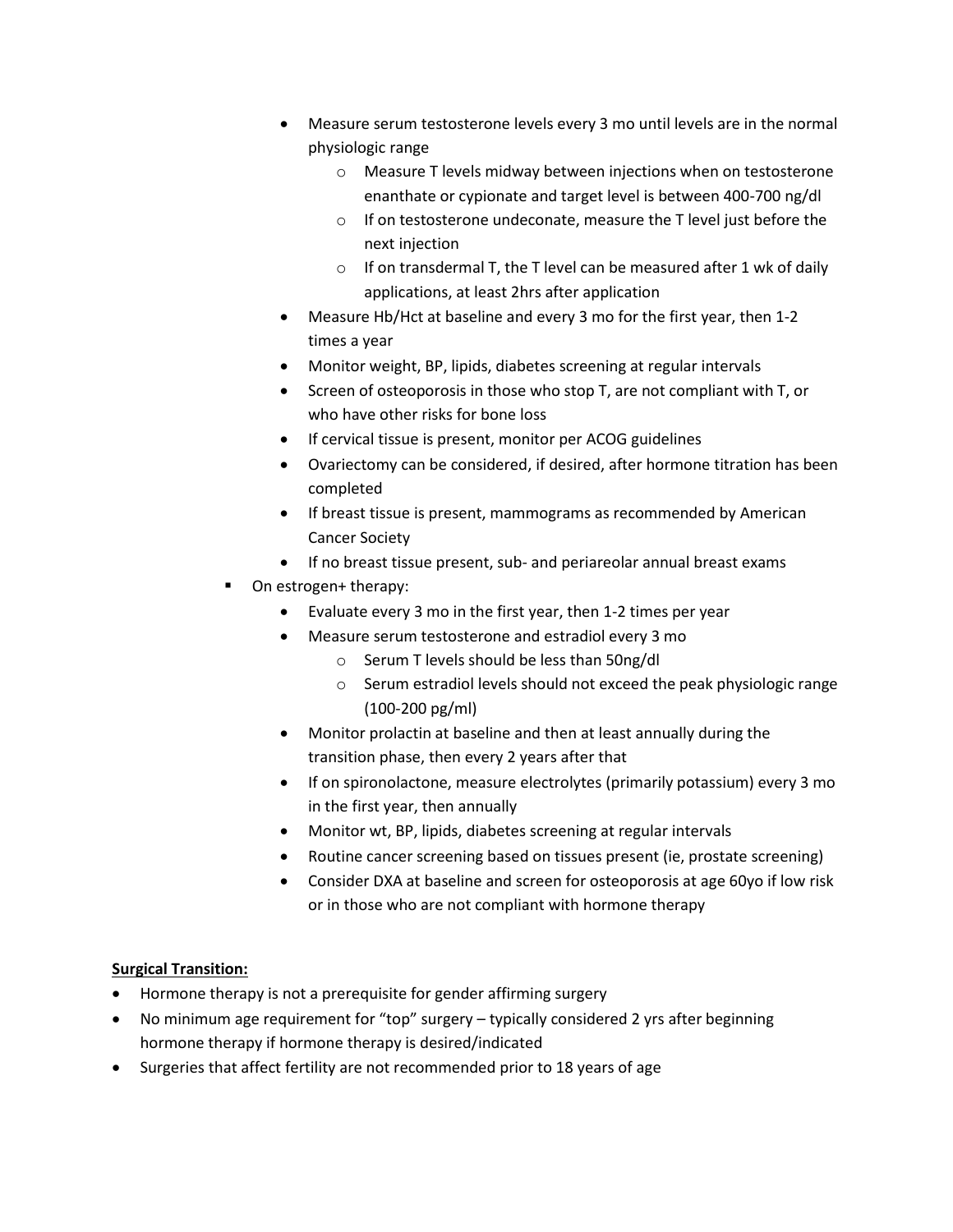- After age 18yo, surgeries that affect fertility are recommended in those who fulfill the following criteria:
	- o Have a persistent and well-documented gender dysphoria
	- $\circ$  Have had successful continuous full-time living in the affirmed gender role for 12mo
	- $\circ$  If significant medical/mental health concerns are present, they must be well-controlled
	- o Have a demonstrable knowledge of all practical aspects of surgery
	- $\circ$  Have continuously and responsibly used gender-affirming hormones for at least 12 mo (if gender affirming hormone treatments are being used)
- Other surgeries may also be considered feminizing surgeries for the face, removal of facial hair, laryngeal surgery, etc.

# **Reproductive Health**

- Important to discuss prior to and during each phase of hormone and surgical transition
	- o Pubertal blockers temporarily suppress ovarian/testicular function
		- testicular or ovarian tissue cryopreservation ideally should be done prior to puberty blockers being started if desired (expensive)
	- o Estrogen can decrease or eliminate spermatogenesis, prolonged use can cause testicular damage
		- **EXECT** sperm banking or testicular tissue cryopreservation, hCG injections may cause spermatogenesis
	- o Testosterone can cause anovulation (NOT A CONTRACEPTIVE)
		- oocyte, embryo, ovarian tissue cryopreservation
		- may have teratogenic effects
	- o Some surgeries remove the organs necessary for reproduction
- Discussing contraception: Trans men can become pregnant while on testosterone
	- o Progesterone containing long acting reversible contraceptives are good options both for efficacy and because of possible amenorrhea
	- $\circ$  Nexplanon (etonorgestrel 68mg) implant inserted subdermally, remains in place for 3 years, over 99% effective, reversible
		- ~22% of people develop amenorrhea
	- o Mirena or Kyleena (levonorgestrel 52mg or 19mg) intrauterine device inserted into the uterus via vagina and cervix, remains in place for 5 years, over 99% effective, reversible
		- ~20% of people develop amenorrhea

# **The Care Team:**

Primary Care Provider (Family Practice provider, Pediatric provider, Internist)

**•** Primary care providers provide definitive care to the patient at the point of first contact and takes continuing responsibility for providing the patient's comprehensive care; they can address patient barriers to accessing appropriate and culturally competent care that may contribute to health disparities in trans, nonbinary, or gender expansive people. (These disparities can include increased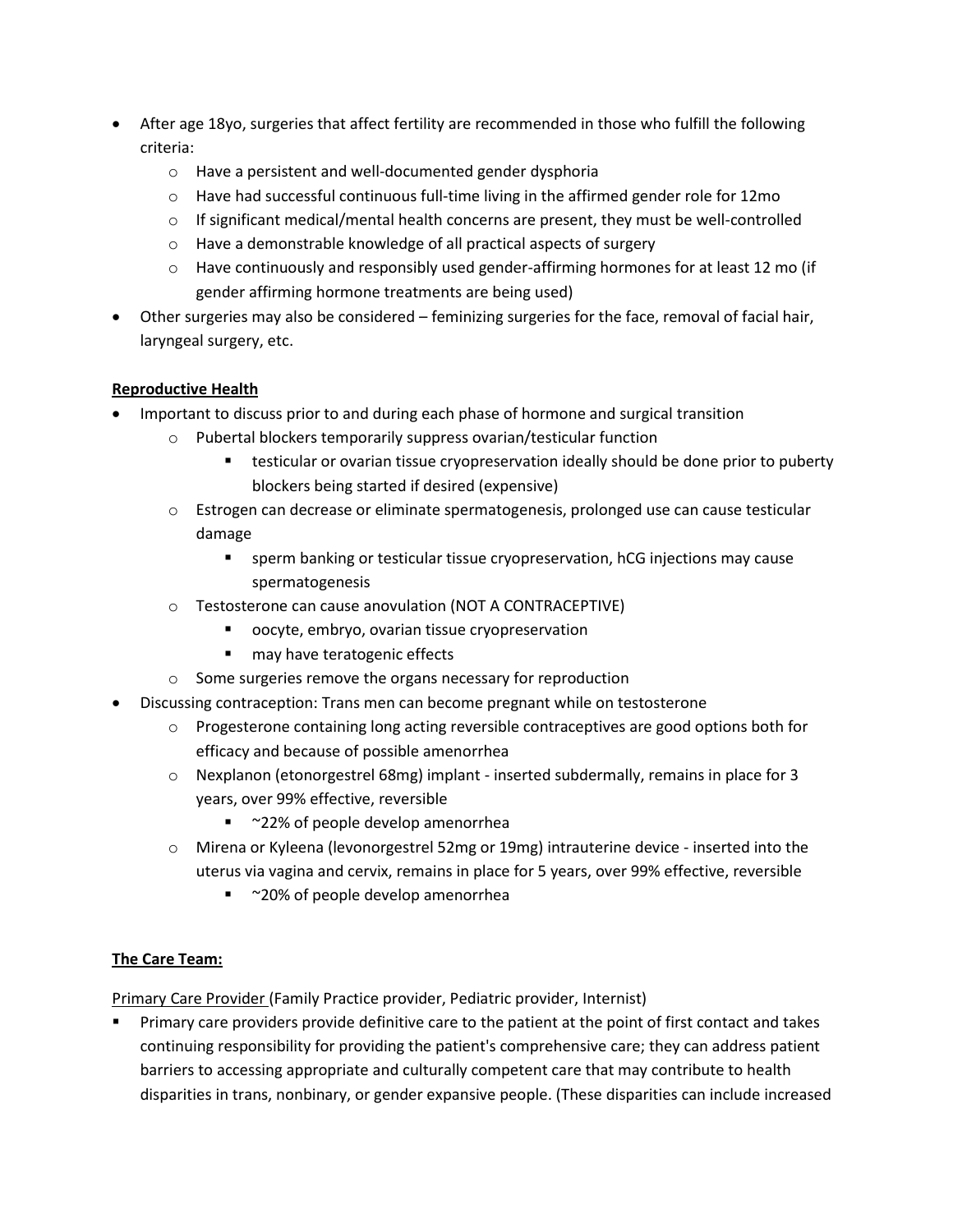rates of certain types of cancer, substance abuse, mental health conditions, infections, and chronic diseases.)

- Are qualified to provide gender affirming care, which may or may not include hormone treatment, for all patients.
- Pediatric providers can assess gender concerns and providing evidence-based information to assist youth and families in medical decision-making in a developmentally appropriate way, thus avoiding the prolongation or exacerbation of gender dysphoria which can contribute to abuse and stigmatization.
- Depending on their scope of practice, may manage gender affirming hormone treatment, monitor well-being, and provide primary care; when indicated, can provide referrals to a specialty or mental health provider with more expertise.
- As part of medical care, provides preventive care and cancer surveillance based on the organs that are present, medication use, and behaviors.
- **•** Providers can identify and treat mental health conditions while avoiding the assumption that such conditions are necessarily related to gender identity.

# Obstetrician/Gynecologist, Reproductive Endocrinologist

Trans, nonbinary, and gender expansive patients may seek primary care in gynecologic practices for various reasons:

- Gynecologists are qualified to provide gender affirming care, which may or may not include hormone treatment.
- **■** Trans females may prefer to see a gynecologist for their annual health care as this helps them to affirm their gender and also gives them the opportunity to share any gynecologic concerns such as recurrent neovaginal and urinary tract infections, problems with voiding, pain with intercourse, or more rare problems like neovaginal prolapse or anatomic urinary tract dysfunction.
- **EXED** Some patients may prefer to have their annual breast examination with a gynecologist.
- **Trans men may seek gynecologic care for routine screening such as Pap smears and bimanual pelvic** examinations, or for consultation regarding removal of pelvic organs
- Patients may seek gynecology care for counseling on contraception and/or fertility options
- Reproductive endocrinologists may help with pre-treatment fertility counseling (ie sperm banking, oocyte preservation prior to the start of hormone treatment), or fertility and/or reproductive care once an individual has started treatment

Pediatric Specialist (ie, pediatric endocrinologist or adolescent medicine specialist)

- Pediatric endocrinologists and/or adolescent medicine specialists have experience with examination and diagnosis of pubertal stages and can provide gender affirming hormone therapy including pubertal suppression and sex hormones, manage medications, and monitor for side effects in children, adolescents and young adults as a part of their scope of practice and specialty training.
- Many providers in these specialties may be involved as part of a larger Trans/Nonbinary/Gender Expansive care team.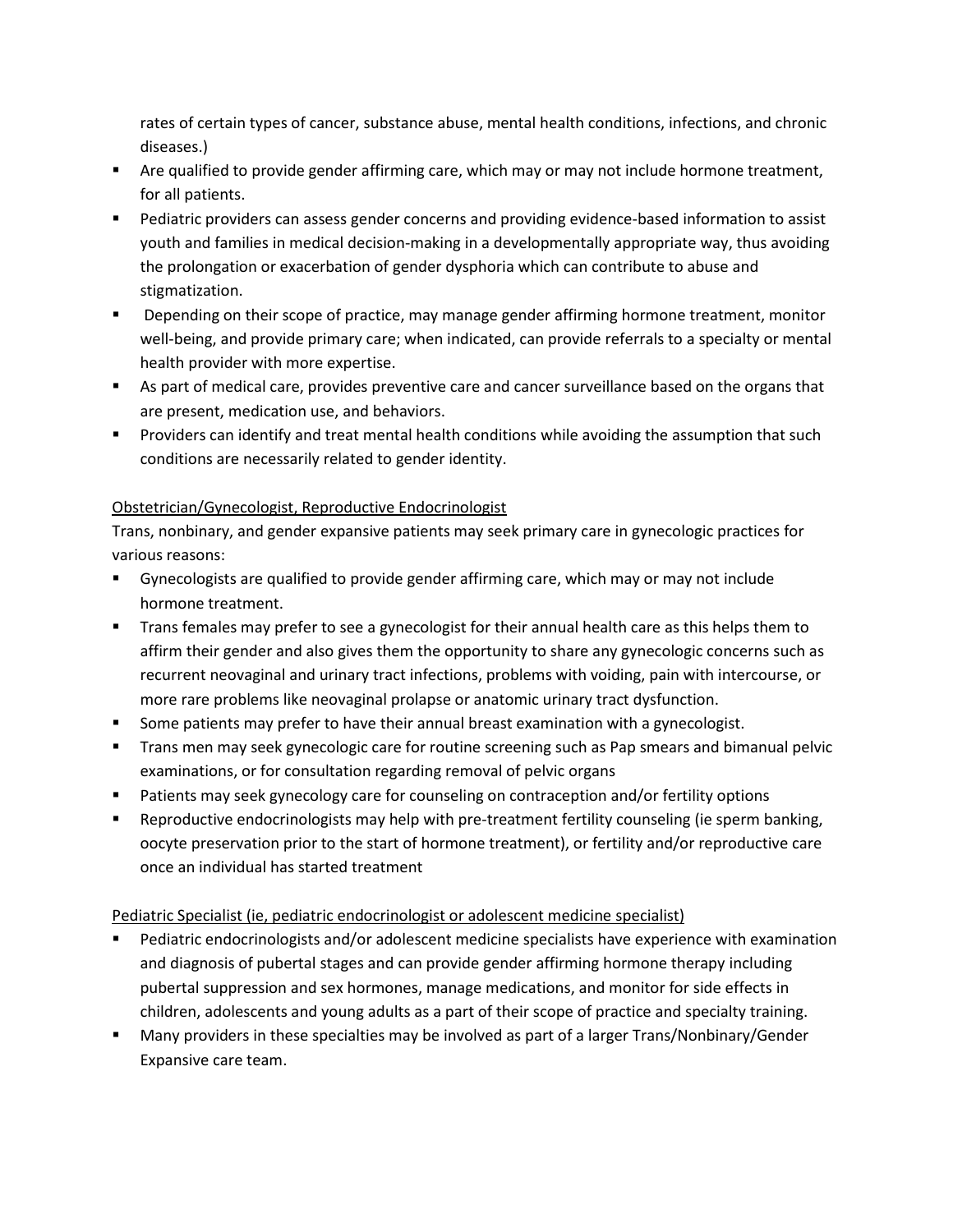## Surgeons

This may include top surgeons and/or bottom surgeons. Currently in Alaska, there are few surgical resources for transgender, nonbinary, or gender expansive patients. Additionally, cost or lack of insurance/Medicaid coverage can be a barrier. (*See Appendix E below*)

## Mental Health Professionals

Avoiding stigma: gender identity evolves as an interplay of biology, development, socialization, and culture; if a mental health issue exists, it most often stems from stigma and negative experiences rather than being intrinsic to the individual

- This includes: BHC/BHS, Clinical psychologist, Psychiatrist
	- o Criteria of the MHP
		- Competent in using DSM for diagnostic purposes
		- Able to diagnose gender dysphoria/gender incongruence and make a distinction between gender dysphoria/gender incongruence and conditions that have similar features (e.g., body dysmorphic disorder)
		- Trained in diagnosing psychiatric conditions
		- Undertake or refer for appropriate psychological treatment when needed
		- Able to do a psychosocial assessment of the patient's understanding, mental health, and social conditions that can impact gender affirming hormone therapy
		- Regularly attend relevant professional meetings
	- o Criteria for working with children/teens: all of the above plus:
		- **Training/experience in child and adolescent psychology, psychopathology, and** gender development
		- Knowledge of the criteria for puberty-blocking and gender-affirming hormone treatment in adolescents
- When should mental health evaluation occur?
	- $\circ$  Not everyone needs a mental health evaluation but for those who do, before and/or during transition process as needed (in pediatric patients under 18yo, the mental health evaluation is considered to be more of a "requirement" than in adults; every effort should be made to avoid a mental health evaluation as a "gatekeeper" to appropriate treatment)
- Purposes of mental health evaluation
	- $\circ$  Given the psychological vulnerability of many individuals who are transgender, provide support and affirmation of that individual's self-understanding and self-knowledge
	- $\circ$  Establish and confirm diagnosis of gender dysphoria based on DSM 5 criteria
		- Psycho-diagnostic assessment and an assessment of the decision-making capability of the individual
		- Required for children/adolescents prior to undergoing medical transition; not required for adults (18yo+)
	- $\circ$  If presence of psychopathology or circumstances that might interfere with the diagnosis or medical treatment, assist the individual in managing those issues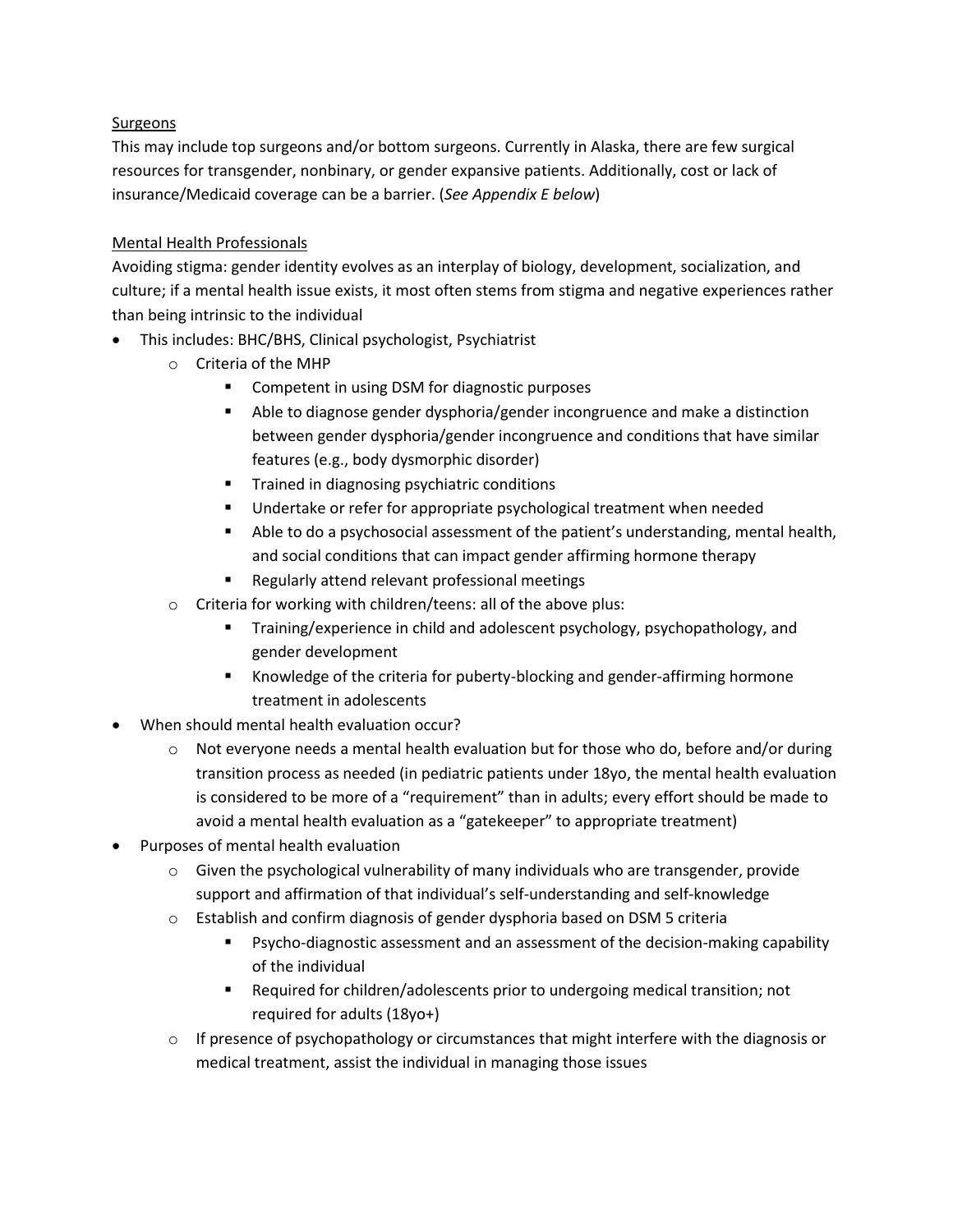- Individual must be stable from a psychological standpoint prior to beginning medical transition
- $\circ$  Assess family's ability to endure stress, give support, deal with the complexities of the individuals' situation
- $\circ$  Assist and support the individual and their family in social transition, if/when that individual desires social transition
- $\circ$  Assist and support the individual and their family during medical and/or surgical transition, if/when that individual desires to pursue those options
- $\circ$  Write patient support letter for hormone therapy (when needed, ie, under 18yo or if patients or providers have concerns) and surgical therapy
	- Confirmation of diagnosis of gender identity disorder
	- Assessment/discussion of patient's expectations regarding pubertal suppression and/or hormone therapy and/or surgical treatment
	- Assessment of the patient's mental health (i.e. is it stable or improving)
	- Assessment of any other psychological comorbidities and whether these may interfere with diagnosis or treatment
	- That the patient has/will have adequate psychological and social support during treatment

# **DSM 5 Criteria for Diagnosis: Gender Dysphoria in Adolescents and Adults**

The *Diagnostic and Statistical Manual of Mental Disorders* (DSM-5) provides for one overarching diagnosis of gender dysphoria with separate specific criteria for children and for adolescents and adults. It is important to recognize that not all trans or nonbinary people will feel that "gender dysphoria" describes their experience. It may be useful to counsel people about this diagnosis. (Univ of Washington has a helpful patient guide: [https://www.uwhealth.org/files/uwhealth/docs/gender\\_services/DI-](https://www.uwhealth.org/files/uwhealth/docs/gender_services/DI-165839-18_Gender_Services_Patient_Coding_Booklet.pdf)165839-18 Gender Services Patient Coding Booklet.pdf).

- A. In adolescents and adults gender dysphoria diagnosis involves a difference between one's experienced/expressed gender and assigned gender, and significant distress or problems functioning. It lasts at least six months and is shown by at least two of the following:
	- 1. A marked incongruence between one's experienced/expressed gender and primary and/or secondary sex characteristics
	- 2. A strong desire to be rid of one's primary and/or secondary sex characteristics
	- 3. A strong desire for the primary and/or secondary sex characteristics of the other gender
	- 4. A strong desire to be of the other gender
	- 5. A strong desire to be treated as the other gender
	- 6. A strong conviction that one has the typical feelings and reactions of the other gender
- B. In children, gender dysphoria diagnosis involves at least six of the following and an associated significant distress or impairment in function, lasting at least six months.
	- 1. A strong desire to be of the other gender or an insistence that one is the other gender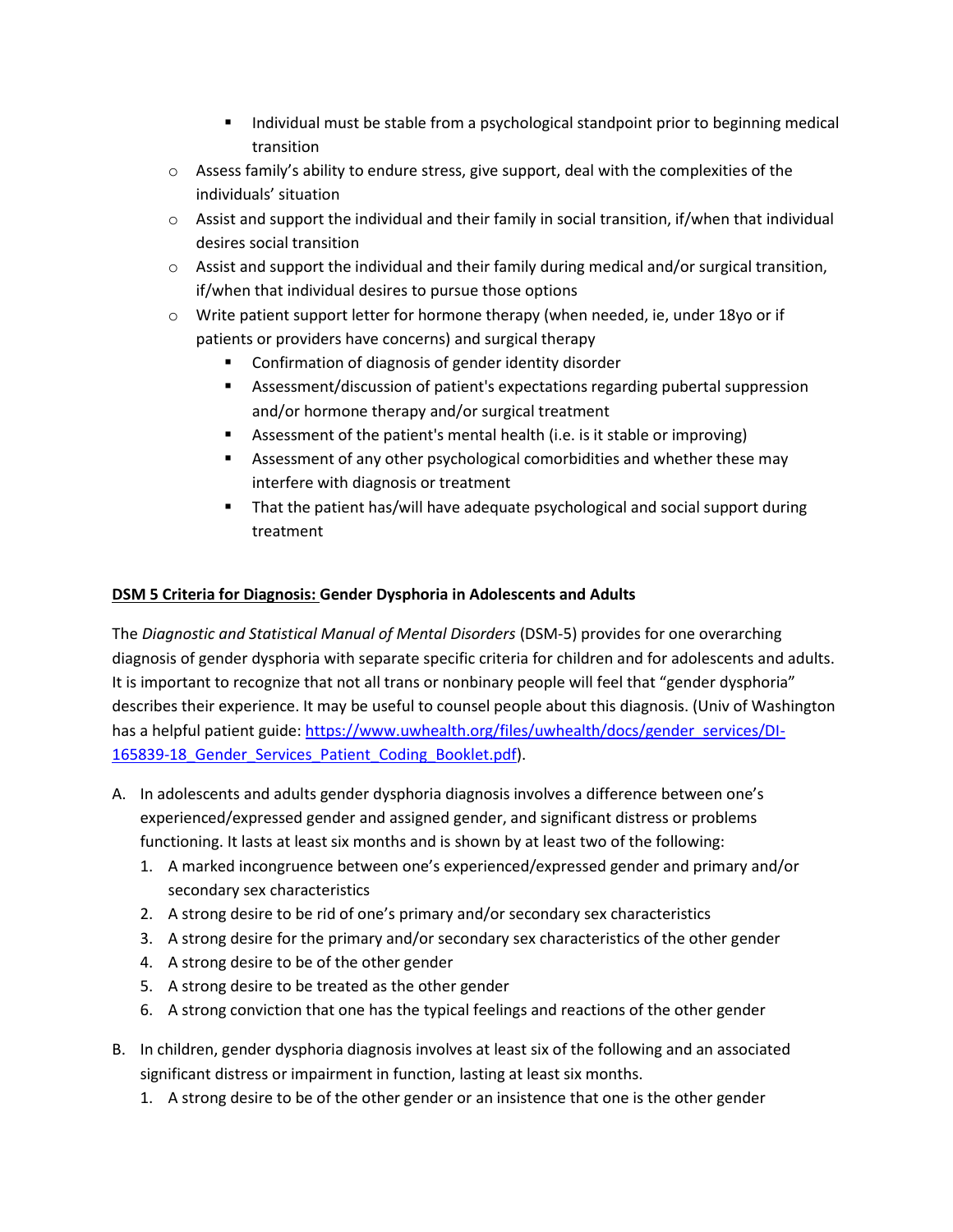- 2. A strong preference for wearing clothes typical of the opposite gender
- 3. A strong preference for cross-gender roles in make-believe play or fantasy play
- 4. A strong preference for the toys, games or activities stereotypically used or engaged in by the other gender
- 5. A strong preference for playmates of the other gender
- 6. A strong rejection of toys, games and activities typical of one's assigned gender
- 7. A strong dislike of one's sexual anatomy
- 8. A strong desire for the physical sex characteristics that match one's experienced gender

**ICD 10 Criteria for Diagnosis**: (F64.0 – F64.9, Z87.890). \*The ICD-10 drew language from the DSM-4, the most updated version available when the ICD-10 was written -much of the terminology is outdated and may be offensive. The definitions below have been altered in this guideline -- some from the original text of ICD10 was changed to reflect more inclusive and compassionate language; in some places, the offensive language will be in quotes. It may be useful to counsel or forewarn patients that the visit may be billed as "gender identity disorder". Refer to the Univ of WA guide above (*under DSM5*). For the original definitions, see [\(www.who.int/classifications/icd/en/GRNBOOK.pdf\)](http://www.who.int/classifications/icd/en/GRNBOOK.pdf)

- F64 "Gender Identity Disorders" *(inaccurate, offensive term*):
	- o F64.0 "Transsexualism" (often *an offensive term*)
		- A. Desire to live and be accepted as a member of the opposite sex, usually accompanied by the wish to make one's body as congruent as possible with one's sex identification through surgery and hormonal treatment.
		- B. Presence of the different gender identity for at least two years persistently.
		- C. Not a symptom of a mental disorder, such as schizophrenia, or associated with chromosome abnormality.
	- o F64.2 "Gender identity disorder of *childhood*" (*inaccurate, offensive term*)
		- For those assigned female at birth:
			- A. Persistent and intense distress about being a girl, and a stated desire to be a boy (not merely a desire for any perceived cultural advantages from being a boy), or insistence that the child is a boy.
			- B. Either (1) or (2)
				- 1) Persistent marked aversion to normative feminine clothing and insistence on wearing stereotypical masculine clothing, e.g. boys' underwear and other accessories.
				- 2) Persistent repudiation of female anatomic structures, as evidenced by at least one of the following:
					- a) an assertion that the child has, or will grow, a penis
					- b) rejection of urinating in a sitting position
					- c) assertion that the child does not want to grow breasts or menstruate
			- C. The child has not yet reached puberty.
			- D. The distress and/or insistence must have been present for at least six months.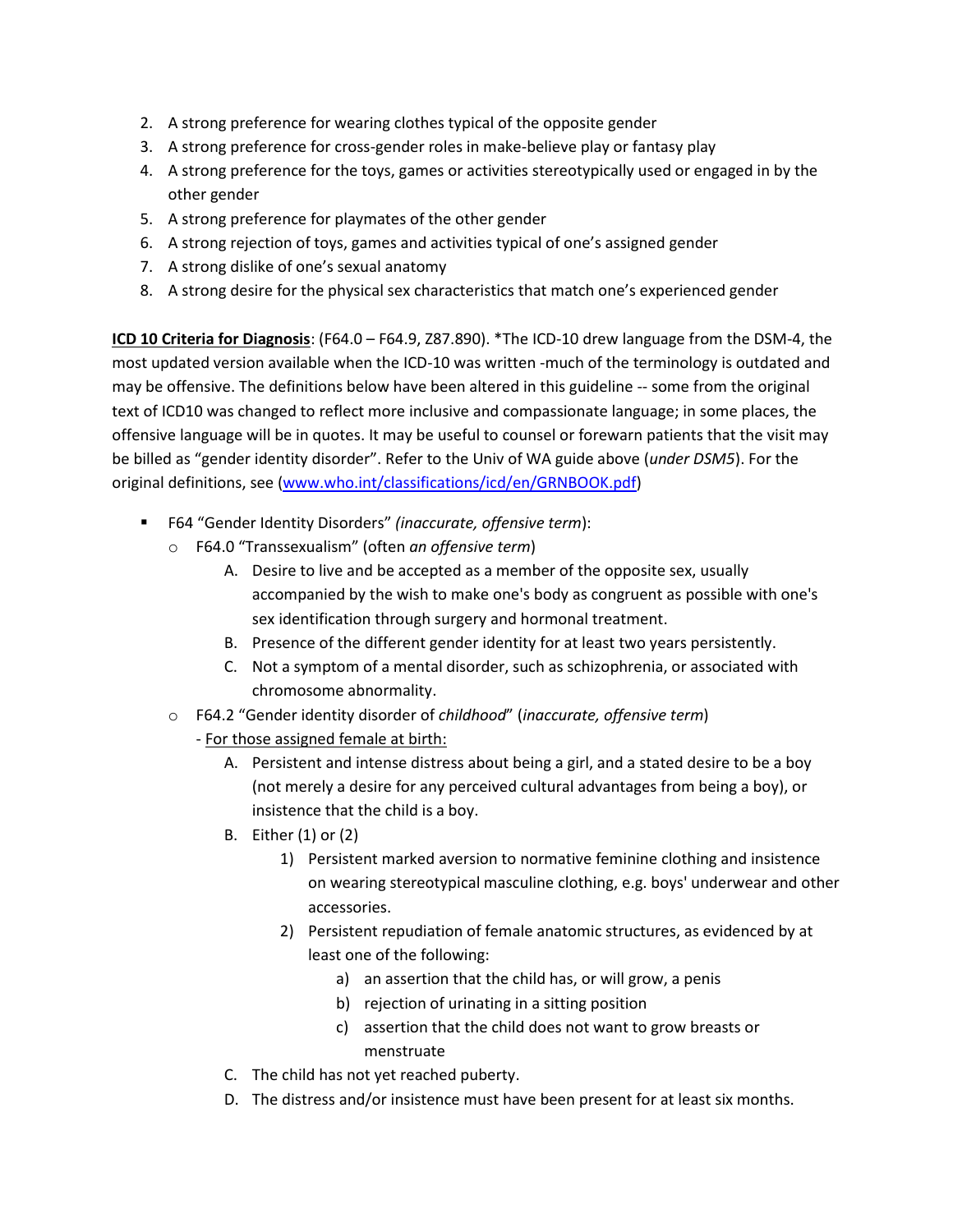- For those assigned male at birth:
	- A. Persistent and intense distress about being a boy and an intense desire to be a girl or, more rarely, insistence that the child is a girl.
	- B. Either (1) or (2):
		- 1) Preoccupation with female stereotypical activities, as shown by a preference for either dressing in or simulating female attire, or by an intense desire to participate in the games and pastimes of girls and rejection of male stereotypic toys, games and activities.
		- 2) Persistent repudiation of male anatomic structures, as indicated by at least one of the following repeated assertions:
			- a) that the child will grow up to become a woman (not merely in role)
			- b) that the child's penis or testes are disgusting or will disappear
			- c) that it would be better not to have a penis or testes.
	- C. The child has not yet reached puberty.
	- D. The distress and/or insistence must have been present for at least six months.
- o F64.8 Other gender identity disorders
- o F64.9 Gender identity disorder, unspecified

# **Legal/Social concerns:**

- *See Appendices B and C below*
- Name/gender change on legal forms[: www.transequality.org](http://www.transequality.org/)
- Name/gender change in Cerner once a birth certificate is updated, this can be changed
- Consent forms used for minors with consent of parents/guardians and assent of the minor
- Consent form for adults can be used
- Gender-affirming, culturally sensitive clinic spaces are important to improve access to care.
	- $\circ$  Diversity training for staff across all disciplines that encompasses sensitivity when caring for youth who identify as transgender/gender expansive and their families
	- $\circ$  Ensure that patient asserted name and pronouns are used by staff and are ideally reflected in the electronic medical record without creating duplicate charts.
		- The US Centers for Medicare and Medicaid Services and the National Coordinator for Health Information Technology require all electronic health record systems certified under the Meaningful Use incentive program to have the capacity to confidentially collect information on gender identity.
	- o Explain and maintain confidentiality procedures
	- o Clearly display nondiscrimination policy
	- o Display gender, sexuality, race, ethnicity, disability inclusive brochures and posters
	- o Have accessible, all-gender restrooms available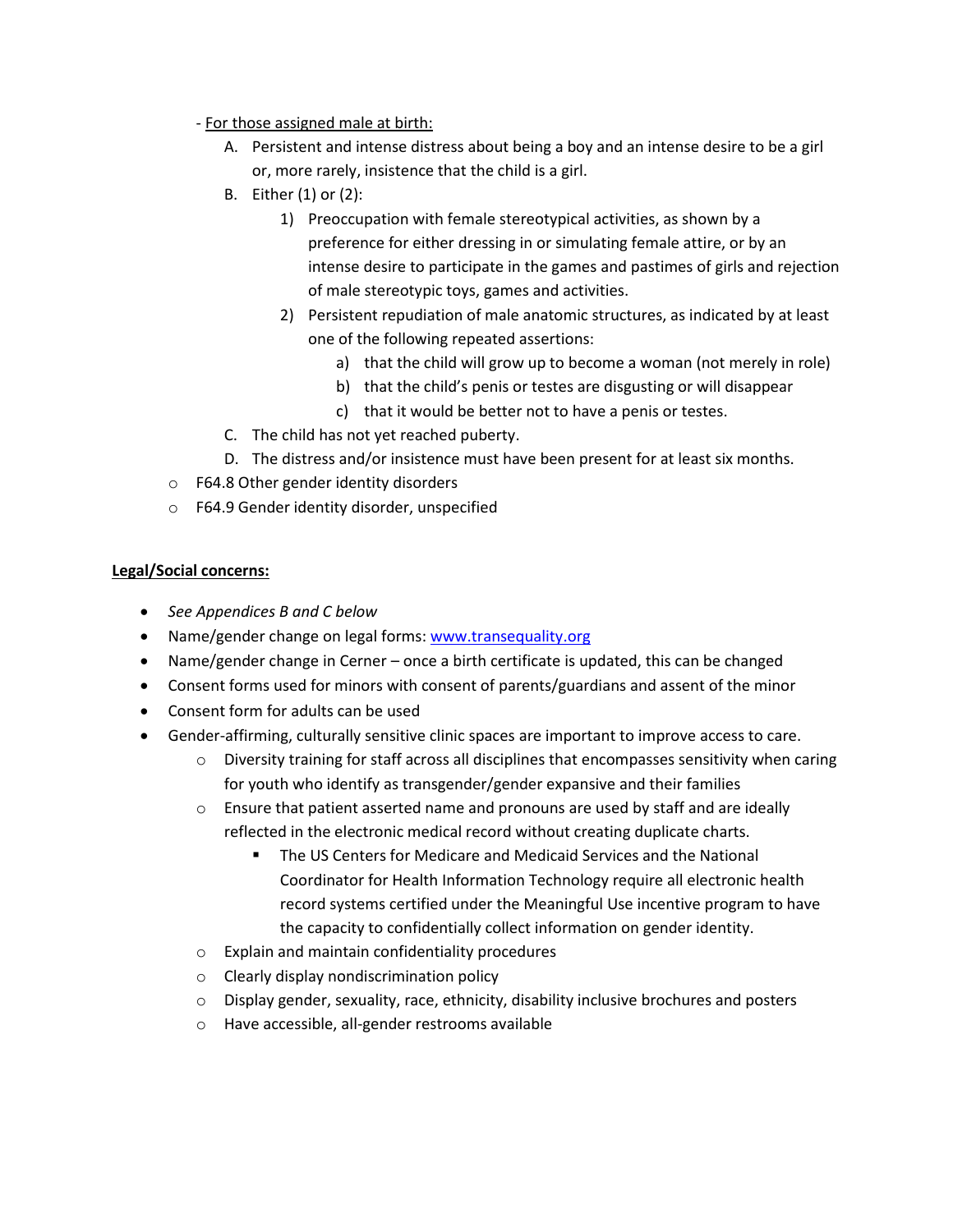# **References**:

- 1. Hembree WC, et al. Endocrine Treatment of Gender-Dysphoric/Gender-Incongruent Persons: An Endocrine Society Clinical Practice Guideline. J Clin Endocrinol Metab, November 2017, 102(11):3869–3903
- 2. Coleman E, et al. Standards of Care for the Health of Transsexual, Transgender, and GenderNonconforming People. 7<sup>th</sup> Version. Intl J of Trans. 2012. 13(4):165-232. [www.wpath.org](http://www.wpath.org/)
- 3. Whitlock BL et al. Primary Care in Transgender Persons. Endocrinol and Metab Clin, Jun 2019, 48(2):377-90.
- 4. Klein D, et al. Caring for Transgender and Gender-Diverse Persons: what clinicians should know. Am Fam Physician. Dec 2018. 98(11):645-53.
- 5. Rafferty J et al. Ensuring Comprehensive Care and Support for Transgender and Gender-Diverse Children and Adolescents. Pediatrics. Oct 2018. 142(4):e20182162.
- 6. Ugner C. Care of the transgender patient: the role of the gynecologist. Expert Review General Gynecology. Jan 2014, 210(1):16-26
- 7. ICD10:<https://icd.who.int/browse10/2019/en>
- 8. DSM: V:<https://www.psychiatry.org/patients-families/gender-dysphoria/what-is-gender-dysphoria>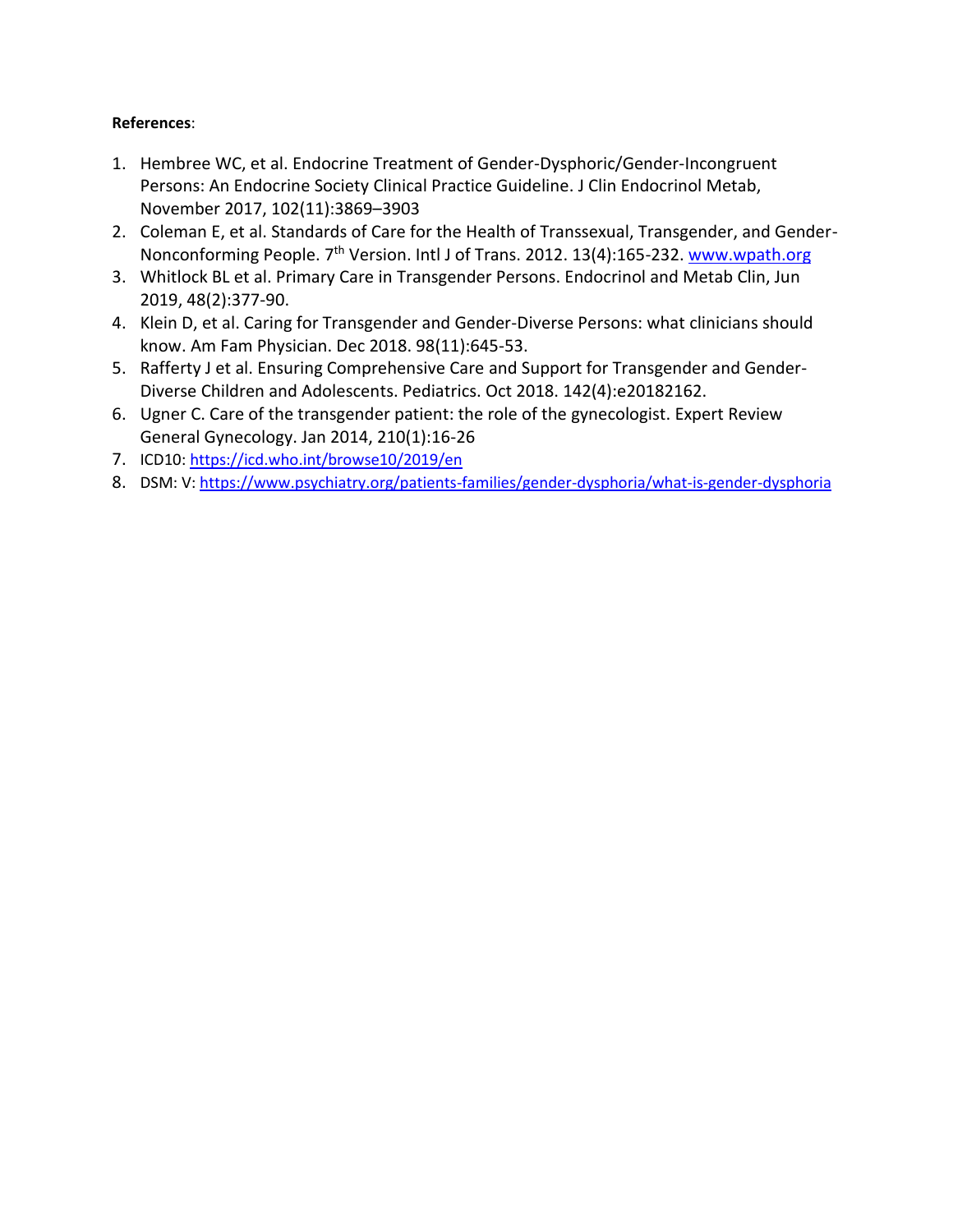#### **Appendix A: LGBTQ2+ Terminology**:

- <https://www.glaad.org/reference/transgender>
- <https://identityalaska.org/programs/gender-identity/terminology/>
- It is never appropriate to put quotation marks around either a transgender person's chosen name or the pronoun that reflects that person's gender identity.





### **Appendix B: Creating a welcoming clinical environment for LGBTQ2+ patients**

**(see also:** [http://www.glma.org/\\_data/n\\_0001/resources/live/Welcoming%20Environment.pdf\)](http://www.glma.org/_data/n_0001/resources/live/Welcoming%20Environment.pdf)**:** 

- Introduce yourself, offer your name & pronouns, then ask 'what is your name?', 'what is your pronoun?' (when appropriate & necessary for the person's medical care). If unable to ask, avoid pronouns
- Ask questions about genitalia, surgeries, etc on a need to know basis (will it change medical care?) and explain why information is needed
- Don't assume. When in doubt, ask (when it's appropriate and necessary for the person's medical care)
- Mimic the patient's own language, ask for clarification if a patient uses a term you don't understand
- When you make a mistake, acknowledge the mistake and correct yourself quickly and move on
- Intake forms: 'Legal name ', "Name I prefer to be called ', 'Pronouns ', 'Gender ' (rather than 'male or female' checkboxes on forms)
- Update electronic health record "banner bar" to include gender, pronoun, preferred name
- Explain that patient-provider discussion is confidential, display confidentiality statements
- Use gender-inclusive language when talking about sexual/relationship partners and other screening
- Gender, sexuality, race, ethnicity inclusive brochures and posters
- Develop resource lists and guidelines, be aware of LGBTQ2+ resources in the community
- Educate staff across all disciplines (front desk, scheduling, medical assistants, nurses, support staff, providers, etc.)
- All gender bathrooms: these are available throughout the ANPCC, VNPCC, HCB, and ANMC hospital
- Nondiscrimination policy posted in the clinic spaces (in multiple languages)